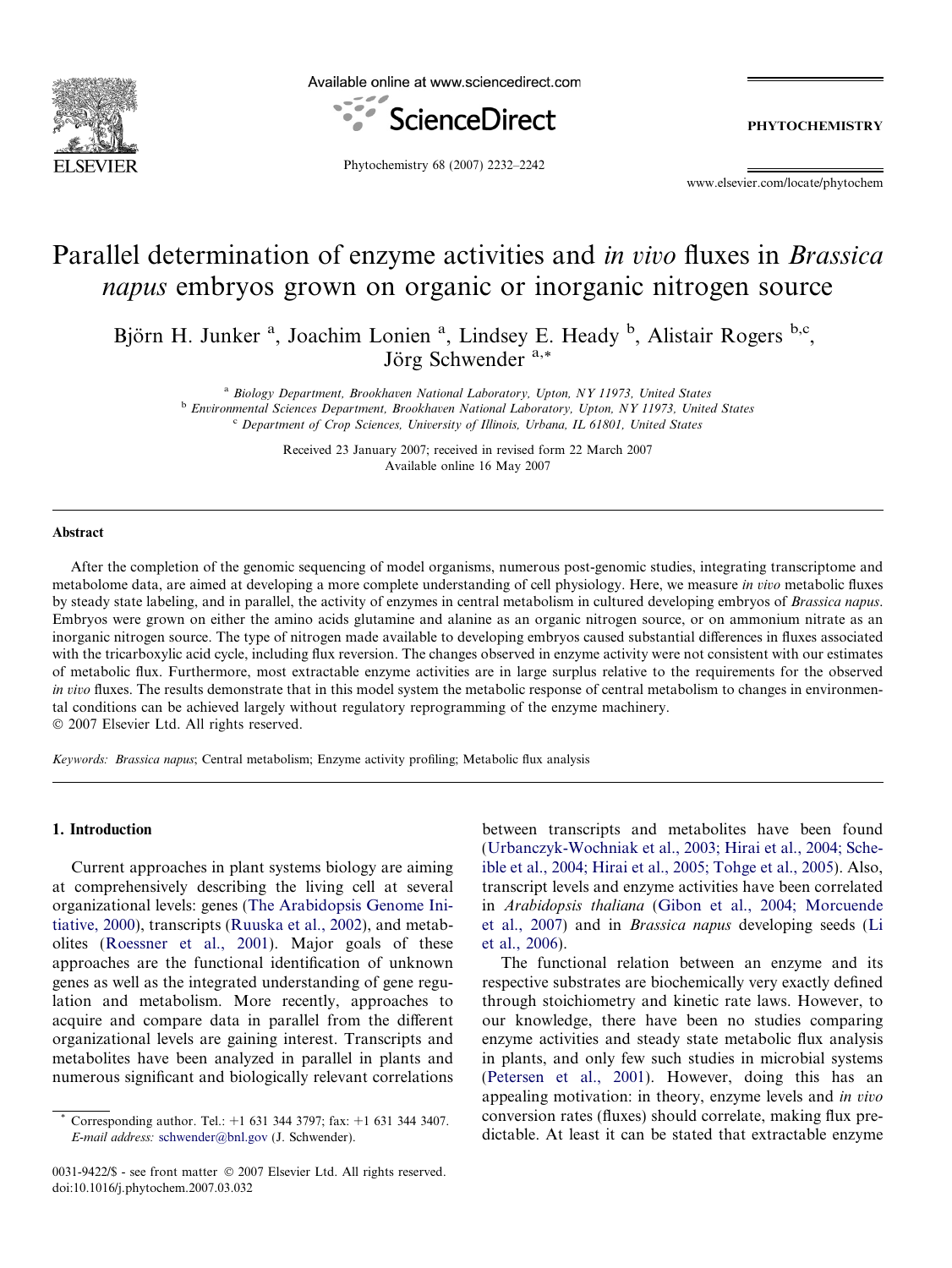activity, measured under substrate saturation, is a good measure for maximal possible in vivo flux. Related to this it had been frequently assumed that certain enzymes in pathways are rate limiting, an idea that has been mostly abandoned in the light of results from metabolic control theory [\(Kacser and Burns, 1973; Heinrich and Rapoport,](#page-9-0) [1974; Fell, 1997\)](#page-9-0).

In this paper, we compare metabolic fluxes and enzyme activities measured in parallel in cultures of developing embryos of Brassica napus (cv. Reston) grown under two different nutritional conditions. In planta rapeseed embryos derive their nitrogen from amino acids transported from the parental seed coat ([Schwender and Ohlrogge, 2002](#page-10-0)) and in culture they can be grown with the amino acids Ala and Gln as the sole nitrogen source [\(Schwender](#page-10-0) [et al., 2006\)](#page-10-0). However, they can also be grown with inorganic ammonium nitrate instead ([Schwender and Ohl](#page-10-0)[rogge, 2002\)](#page-10-0). Since the formation of storage proteins is a major metabolic activity in developing B. napus embryos a change in nitrogen source should entail major adjustments in C/N metabolism, affecting reactions related to amino acid metabolism and the tricarboxylic acid (TCA) cycle. While Gln and Ala deliver nitrogen in an already reduced form and bound to an organic acid which can be used in intermediary metabolism, embryos growing on  $NH<sub>4</sub>NO<sub>3</sub>$  have to reduce the nitrogen by pathways of primary nitrogen assimilation. Based on former metabolic flux analysis and biochemical studies in developing B. napus embryos ([Schwender and Ohlrogge, 2002; Schwender](#page-10-0) [et al., 2003, 2004, 2006; Goffman et al., 2005; Ruuska et al.,](#page-10-0) [2004](#page-10-0)) we investigated potential adjustments in C/N metabolism by comparing developing B. napus embryos cultured using media with two different nitrogen sources: (1) an organic nitrogen source, the amino acids Gln and Ala and (2) an inorganic nitrogen source,  $NH<sub>4</sub>NO<sub>3</sub>$ . We measured 16 steady state metabolic fluxes in central metabolism and the activities of 22 enzymes. The results shed light on the flexibility of metabolism in response to change in nutritional conditions and show that such metabolic adjustment is probably not mediated by changes in enzyme levels.

## 2. Results and discussion

#### 2.1. Culture system

B. napus (cv. Reston) developing embryos were grown for 12 days in aseptic culture under continuous low light as described in Section [4](#page-7-0). Two different exclusive nitrogen sources were provided: either the amino acids Gln and Ala ([Schwender et al., 2003, 2006](#page-10-0)), which mimics the in planta nutritional situation, or the inorganic nitrogen source ammonium nitrate ([Schwender and Ohlrogge,](#page-10-0) [2002](#page-10-0)). Preconditions for the interpretation of the results are that (1) with respect to flux analysis both metabolic and isotopic steady state are given during the 12 days growth period and (2) the enzyme activities measured after 12 days culture still represent the same metabolic steady state. As previously established for the model system used in this study [\(Schwender et al., 2006](#page-10-0)), the culture conditions maintained (in approximation) a steady state over the period of measurement under both conditions, embryo fresh weight (fw) continuously increased approximating a logistic growth curve with biomass increase per g fw almost constant. The same growth characteristics continued after the 12 day sampling stage, indicating that at the time of harvest the embryos were in a steady metabolic active state and were still accumulating storage compounds. Despite the similar growth characteristics, for the inorganic N source only about 50% the growth rate was achieved as compared to the amino acid medium. This may indicate that the use of inorganic nitrogen limits growth to a certain extent, possibly since substantial amounts of reducing equivalents are needed for the assimilation of ammonia and/or nitrate. In addition, between the two growth conditions a difference in biomass composition was observed (Table 1). When embryos were grown with an organic N supply the lipid and protein content were close to the previously observed values [\(Schwender et al., 2006\)](#page-10-0), when grown with an inorganic N supply, the lipid content was 4.5% higher and the protein content was 4.6% lower (Table 1). The difference in biomass composition was considered for flux analysis (see Section [4](#page-7-0)) resulting in increased flux towards lipid synthesis and decreased fluxes towards amino acids used for storage protein synthesis. However, the changes in flux distribution due to change of N-nutrition are much more pronounced and are the focus of this paper.

# 2.2. Flux analysis

For growth on the inorganic nitrogen source, embryos were labeled in separate experiments with  $[1-13C]$ glucose and  $[U^{-13}C_6]$ glucose [\(Table 2](#page-2-0)). Flux parameter fitting

Table 1

Biomass parameters for B. napus embryos grown for 12 days with two different nitrogen sources

|                                    | Nitrogen source |                                                                |  |
|------------------------------------|-----------------|----------------------------------------------------------------|--|
|                                    |                 | Organic (Gln/Ala) Inorganic (NH <sub>4</sub> NO <sub>3</sub> ) |  |
| $Fw/embryo$ [mg]                   | $21.3 \pm 6.8$  | $9.3 \pm 1.8$                                                  |  |
| Lipids $[\% wt/dw]$                | $38.1 \pm 1.0$  | $42.6 + 1.1$                                                   |  |
| Protein [% wt/dw]                  | $17.9 + 0.3$    | $13.3 + 0.9$                                                   |  |
| Cell pellet-protein [% wt/dw]      | $24.6 \pm 1.2$  | $31.9 + 1.1$                                                   |  |
| Methanol/H <sub>2</sub> 0 fraction | $19.5 \pm 0.4$  | $12.1 \pm 0.7$                                                 |  |
| $\sqrt{6}$ wt/dw]                  |                 |                                                                |  |

Analysis of embryo tissue as described in Section [4.](#page-7-0) Average  $\pm$  SE (*n* = 3) given for fresh weight (fw) and dry weight (dw) fractions. Water content was  $52.6 \pm 0.8\%$  and  $51.3 \pm 0.4\%$  for growth on Gln/Ala and NH<sub>4</sub>NO<sub>3</sub>, respectively. The methanol/water fraction contains sugars (sucrose, glucose, fructose) and amino acids as major components (as determined by gas chromatography–mass spectrometry after trimethyl-silyl derivatization, data not shown).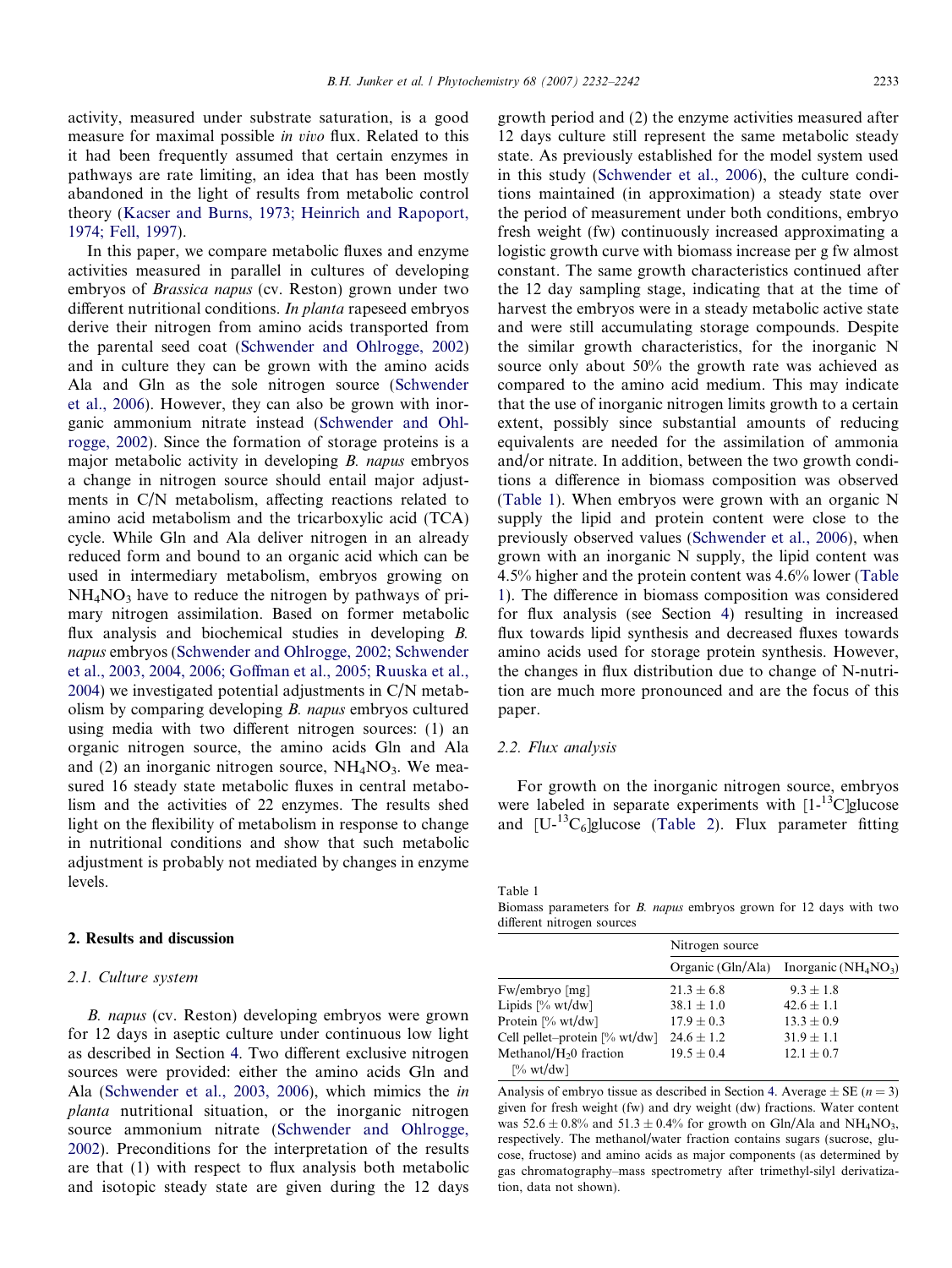<span id="page-2-0"></span>

| ۰,<br>۰,<br>×<br>٠ |
|--------------------|
|--------------------|

Labeling in amino acids, fatty acids and starch (glucose) after growth in  $NH_4NO_3$ -medium with  $[1^{-13}C]$ glucose or  $[U^{-13}C_6]$ glucose

| Fragment (carbon atoms)    | Mass isotopomer |                    | $[1 - {}^{13}C]$ glucose |                 | $[U^{-13}C_6]$ glucose |  |
|----------------------------|-----------------|--------------------|--------------------------|-----------------|------------------------|--|
|                            |                 | Measured% (SD%)    | Predicted%               | Measured% (SD%) | Predicted%             |  |
| Ala $260(1-3)$             | m <sub>0</sub>  | 86.15 (0.79)       | 86.58                    | 47.27 (0.19)    | 46.99                  |  |
|                            | m <sub>1</sub>  | 13.49(0.79)        | 11.34                    | 12.14(0.25)     | 12.85                  |  |
|                            | m <sub>2</sub>  | 0.36(0.03)         | 0.29                     | 11.67(0.07)     | 11.83                  |  |
|                            | m <sub>3</sub>  | $-0.01(0.02)$      | 0.00                     | 28.92 (0.13)    | 28.84                  |  |
| Ala $232(2-3)$             | m <sub>0</sub>  | 87.13 (0.78)       | 87.44                    | 55.61 (0.09)    | 55.65                  |  |
|                            | m <sub>1</sub>  | 12.80(0.77)        | 10.17                    | 6.51(0.19)      | 6.52                   |  |
|                            | $\rm m_2$       | 0.06(0.01)         | 0.00                     | 37.88 (0.27)    | 37.35                  |  |
| $C1874(1-2)$               | m <sub>0</sub>  | 86.81 (0.70)       | 87.16                    |                 | $\boldsymbol{0}$       |  |
|                            | m <sub>1</sub>  | 13.27(0.70)        | 10.14                    |                 | $\boldsymbol{0}$       |  |
|                            | m <sub>2</sub>  | $-0.07$ (3E-3)     | 0.00                     |                 | $\boldsymbol{0}$       |  |
| C <sub>22</sub> 74 $(1-2)$ | m <sub>0</sub>  | 87.84 (0.56)       | 87.87                    |                 | $\boldsymbol{0}$       |  |
|                            | m <sub>1</sub>  | 12.23(0.56)        | 10.22                    |                 | $\boldsymbol{0}$       |  |
|                            | m <sub>2</sub>  | $-0.07(0.00)$      | 0.00                     |                 | $\boldsymbol{0}$       |  |
| $C22(1)^{a}$               | m <sub>0</sub>  | 99.06 (0.07)       | 99.06                    |                 | $\boldsymbol{0}$       |  |
|                            | m <sub>1</sub>  | 0.85(0.08)         | 0.72                     |                 | $\boldsymbol{0}$       |  |
| Pro $286(1-5)$             | m <sub>0</sub>  | 74.07 (0.75)       | 74.75                    | 22.51 (1.71)    | 21.95                  |  |
|                            | m <sub>1</sub>  | 23.58 (0.88)       | 20.94                    | 15.23(0.35)     | 14.41                  |  |
|                            | m <sub>2</sub>  | 2.46(0.24)         | 1.89                     | 25.87 (0.98)    | 27.11                  |  |
|                            | m <sub>3</sub>  | $-0.07(0.34)$      | 0.05                     | 19.77 (0.57)    | 21.05                  |  |
|                            | m <sub>4</sub>  | $-0.03(0.02)$      | 0.00                     | 8.93(0.13)      | 8.77                   |  |
|                            | m <sub>5</sub>  | $-0.01(0.02)$      | 0.00                     | 7.69(0.16)      | 7.93                   |  |
| Pro $184(2-5)$             | m <sub>0</sub>  | 76.23 (0.79)       | 77.77                    | 31.75 (1.20)    | 32.26                  |  |
|                            | m <sub>1</sub>  | 22.10 (0.67)       | 18.09                    | 9.56(0.26)      | 7.60                   |  |
|                            | m <sub>2</sub>  | 1.51(0.13)         | 1.05                     | 39.06 (1.52)    | 43.73                  |  |
|                            | m <sub>3</sub>  | 0.11(0.01)         | 0.00                     | 5.95(0.18)      | 5.10                   |  |
|                            | m <sub>4</sub>  | $0.05$ (1E-3)      | 0.00                     | 13.68 (0.22)    | 14.53                  |  |
| Asp $418(1-4)$             | m <sub>0</sub>  | 82.66 (0.85)       | 81.98                    | 27.74 (1.31)    | 27.75                  |  |
|                            | m <sub>1</sub>  | 16.66(0.74)        | 17.39                    | 24.77 (1.03)    | 28.47                  |  |
|                            | m <sub>2</sub>  | 0.66(0.11)         | 1.16                     | 15.15(0.04)     | 15.13                  |  |
|                            | m <sub>3</sub>  | 0.00(0.04)         | 0.02                     | 20.55(0.71)     | 22.48                  |  |
|                            | m <sub>4</sub>  | $0.02$ (2E-3)      | 0.00                     | 11.80(0.42)     | 11.40                  |  |
| Asp $316(2-4)$             | m <sub>0</sub>  | 83.93 (0.62)       | 84.07                    | 37.37 (0.89)    | 38.54                  |  |
|                            | m <sub>1</sub>  | 14.87 (0.58)       | 13.77                    | 21.29 (0.47)    | 20.77                  |  |
|                            | m <sub>2</sub>  | 0.50(0.03)         | 0.52                     | 20.73 (0.53)    | 19.30                  |  |
|                            | m <sub>3</sub>  | 0.71(0.03)         | 0.00                     | 20.61 (0.18)    | 20.76                  |  |
| Asp $302(1-2)$             | m <sub>0</sub>  | 91.99 (0.30)       | 91.82                    | 42.93 (1.04)    | 44.62                  |  |
|                            | m <sub>1</sub>  | 7.85(0.31)         | 9.24                     | 31.50 (1.25)    | 40.39                  |  |
|                            | m <sub>2</sub>  | 0.16(0.04)         | 0.35                     | 25.57 (0.30)    | 24.48                  |  |
| $PP(1-5)^{b}$              | m <sub>0</sub>  | 73.54 (1.46)       | 73.38                    |                 |                        |  |
|                            | m <sub>1</sub>  | 23.34 (1.09)       | 24.50                    |                 |                        |  |
|                            | m <sub>2</sub>  | 2.84(0.28)         | 2.20                     |                 |                        |  |
|                            | m <sub>3</sub>  | 0.19(0.08)         | 0.05                     |                 |                        |  |
|                            | m <sub>4</sub>  | 0.11(0.04)         | 0.00                     |                 |                        |  |
|                            | m <sub>5</sub>  | $-0.01(0.01)$      | 0.00                     |                 |                        |  |
| Glucose $360(1-6)$         | m <sub>0</sub>  | 78.43 (0.98)       | 76.90                    |                 |                        |  |
|                            | m <sub>1</sub>  | 19.67(0.73)        | 22.78                    |                 |                        |  |
|                            | m <sub>2</sub>  | 1.64(0.26)         | 0.87                     |                 |                        |  |
|                            | m <sub>3</sub>  | 0.27(0.07)         | 0.03                     |                 |                        |  |
|                            | m <sub>4</sub>  | 0.01(0.03)         | 0.00                     |                 |                        |  |
|                            | m <sub>5</sub>  | $-0.02$ (2E $-3$ ) | 0.00                     |                 |                        |  |
|                            | $m_6$           | $0.00(3E-4)$       | 0.00                     |                 |                        |  |
| Glucose $89(1-2)$          | m <sub>0</sub>  | 83.57 (0.91)       | 82.68                    |                 |                        |  |
|                            | m <sub>1</sub>  | 16.26(0.92)        | 19.98                    |                 |                        |  |
|                            | m <sub>2</sub>  | 0.17(0.01)         | 0.00                     |                 |                        |  |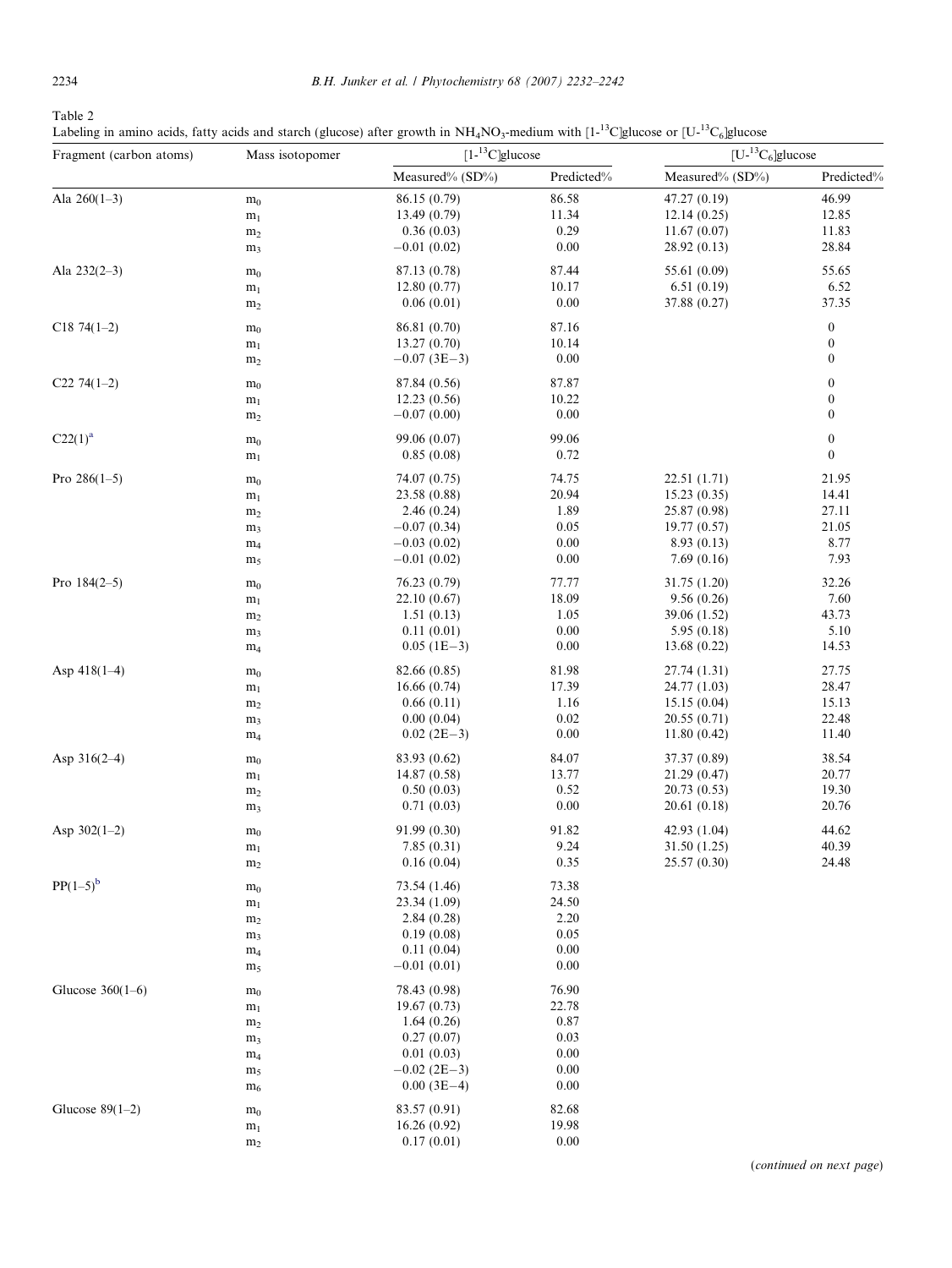<span id="page-3-0"></span>

|  | Table 2 (continued) |
|--|---------------------|
|  |                     |

| Fragment (carbon atoms) | Mass isotopomer | $[1 - {}^{13}C]$ glucose |            | $[U^{-13}C_6]$ glucose |            |
|-------------------------|-----------------|--------------------------|------------|------------------------|------------|
|                         |                 | Measured% $(SD\%)$       | Predicted% | Measured% $(SD\%)$     | Predicted% |
| Glucose $289(2-6)$      | m <sub>0</sub>  | 93.72 (0.46)             | 93.81      |                        |            |
|                         | m <sub>1</sub>  | 4.94(0.35)               | 1.19       |                        |            |
|                         | m <sub>2</sub>  | 0.30(0.05)               | 0.01       |                        |            |
|                         | m <sub>3</sub>  | 0.51(0.05)               | 0.00       |                        |            |
|                         | m <sub>4</sub>  | 0.52(0.04)               | 0.00       |                        |            |

Measured and model predicted steady state mass isotopomer fractions, after derivatization and analysis by GC–MS as described in Section [4.](#page-7-0) SD for  $n = 3$ biological repetitions. Fragments are given with molecular weight and the carbons of the metabolite which are included in the fragment. Model predicted values are the best fit corresponding to the flux values in [Table 3.](#page-4-0)

Fragment  $m/z$  74 (carbons one and two) of C22 (Docosanoioc acid methyl ester), together with the fragment  $m/z$  87 (carbons one, two and three; [Murphy, 1993](#page-9-0)) allows to calculate the <sup>13</sup>C-enrichment in carbon one by probabilistic equations assuming that odd-numbered carbons are derived from carbon one of acetyl-CoA.

<sup>b</sup> The labeling in pentose phosphate (PP) was derived from His<sub>(1-6)</sub> by considering the label in the  $\varepsilon$ -carbon of His (derived from C-1 metabolism) to be equal to Gly(2) as described earlier ([Schwender et al., 2006\)](#page-10-0).

resulted in flux values ([Table 3](#page-4-0)) which best explain the labeling data obtained from using both  $[1-13C]$ glucose and  $[U^{-13}C_6]$ glucose. The flux distribution for growth on the organic nitrogen source ([Table 3](#page-4-0)) was taken from a previous study [\(Schwender et al., 2006\)](#page-10-0), where B. napus cv. Reston embryos were grown under identical conditions as used for this experiment. A flux map of central metabolism had been established using computer assisted <sup>13</sup>C-flux steady state flux analysis with multiple different <sup>13</sup>C- and <sup>15</sup>N-labeled tracers [\(Schwender et al., 2006](#page-10-0)). In particular, the use of  $^{13}$ C-labeled Ala and Gln allowed the resolution of fluxes between sub-cellular compartments and enabled us to obtain more reliable flux estimates than those possible using only <sup>13</sup>C-glucose [\(Schwender et al., 2006\)](#page-10-0). In this study, under the inorganic nitrogen condition, we could use only glucose tracers  $([1^{-13}C]$ glucose,  $[U^{-13}C_6]$ glucose) due to the absence of amino acids from the growth medium. However, based on details on network topology that were established in the former study, reliable flux analysis was still possible (see Section [4.3](#page-8-0)).

## 2.3. Flux distribution

Between the two nutritional conditions we observed a profound shift in fluxes associated with the TCA cycle. In [Table 3](#page-4-0) and [Fig. 2](#page-6-0) a comparison of fluxes for essential reactions associated with the TCA cycle is shown. Comparison of metabolic fluxes in central metabolism between different conditions is usually done based on normalization of fluxes, like scaling fluxes relative to the substrate uptake flux set to 100% (see e.g. [Rontein et al., 2002; Yang](#page-9-0) [et al., 2002a\)](#page-9-0). While the measured  $^{13}$ C-labeling signatures ([Table 2\)](#page-2-0) essentially define fluxes relative to each other, we define absolute flux values indirectly by growth rate measurements [\(Schwender et al., 2006\)](#page-10-0). Under the  $NH<sub>4</sub>NO<sub>3</sub>$  condition we observed only about 50% of the growth rate we measured for the Gln/Ala condition, resulting in significant differences in almost all fluxes (data not shown). In order to allow a more meaningful comparison of the flux rates, the fluxes of the  $NH<sub>4</sub>NO<sub>3</sub>$  condition shown in [Table 3](#page-4-0) are scaled according to the same growth rate as observed under the Gln/Ala condition. This resulted in similar fluxes into biomass (amino acids, lipids) under both conditions [\(Table 3\)](#page-4-0). The conclusions we draw based on this normalization are the same as if the comparison is made by normalizing substrate uptake (data not shown).

As shown in [Fig. 2](#page-6-0), the major metabolic flux is going through glycolysis and is directed via pyruvate towards fatty acid synthesis. The glycolytic flux (pyruvate kinase, PK, EC 2.7.1.40) is 26% larger in embryos growing with an inorganic N supply [\(Table 3\)](#page-4-0). This can be explained by the fact that embryos grown with an organic N source will have a lower demand for carbon skeletons to build amino acids for protein synthesis ([Schwender and Ohl](#page-10-0)[rogge, 2002\)](#page-10-0) whereas embryos developing with an inorganic N supply must derive their carbon skeletons from glycolytic intermediates.

The main difference between the organic and the inorganic nitrogen condition is characterized by redirection of fluxes leading into and out of the TCA cycle ([Table 3,](#page-4-0) [Fig. 2](#page-6-0)). Under the organic nitrogen condition, about 30% of the absorbed Gln enters the TCA cycle after being transformed to  $\alpha$ -ketoglutarate (KG) [\(Fig. 2](#page-6-0)A). Under the inorganic nitrogen condition Gln is not available, and therefore KG has to be withdrawn from the TCA cycle to supply Gln, Glu, Pro and Arg for protein synthesis ([Fig. 2B](#page-6-0)). Consequently, the depleted TCA cycle intermediates have to be refilled by anaplerotic reactions. As illustrated by [Fig. 2,](#page-6-0) this adjustment appears to be made by significant reduction in mitochondrial NAD-malic enzyme (NAD-ME, EC 1.1.1.39) flux as well as by significant increase in phosphoenol pyruvate carboxylase (PEPC, EC 4.1.1.3) flux [\(Table](#page-2-0) [2\)](#page-2-0).

Notably, cyclic flux through the TCA cycle is absent with the organic nitrogen source (isocitrate dehydrogenase with only negligible net flux; [Table 3\)](#page-4-0) and minor with the inorganic nitrogen source (Fumarase net flux small relative to other TCA cycle fluxes). This again suggests that in developing oilseeds, the cyclic oxidation of pyruvate by the TCA cycle plays only a minor role in metabolism as compared to the metabolic interconversion of TCA cycle intermediates for biosynthetic purposes. A consequence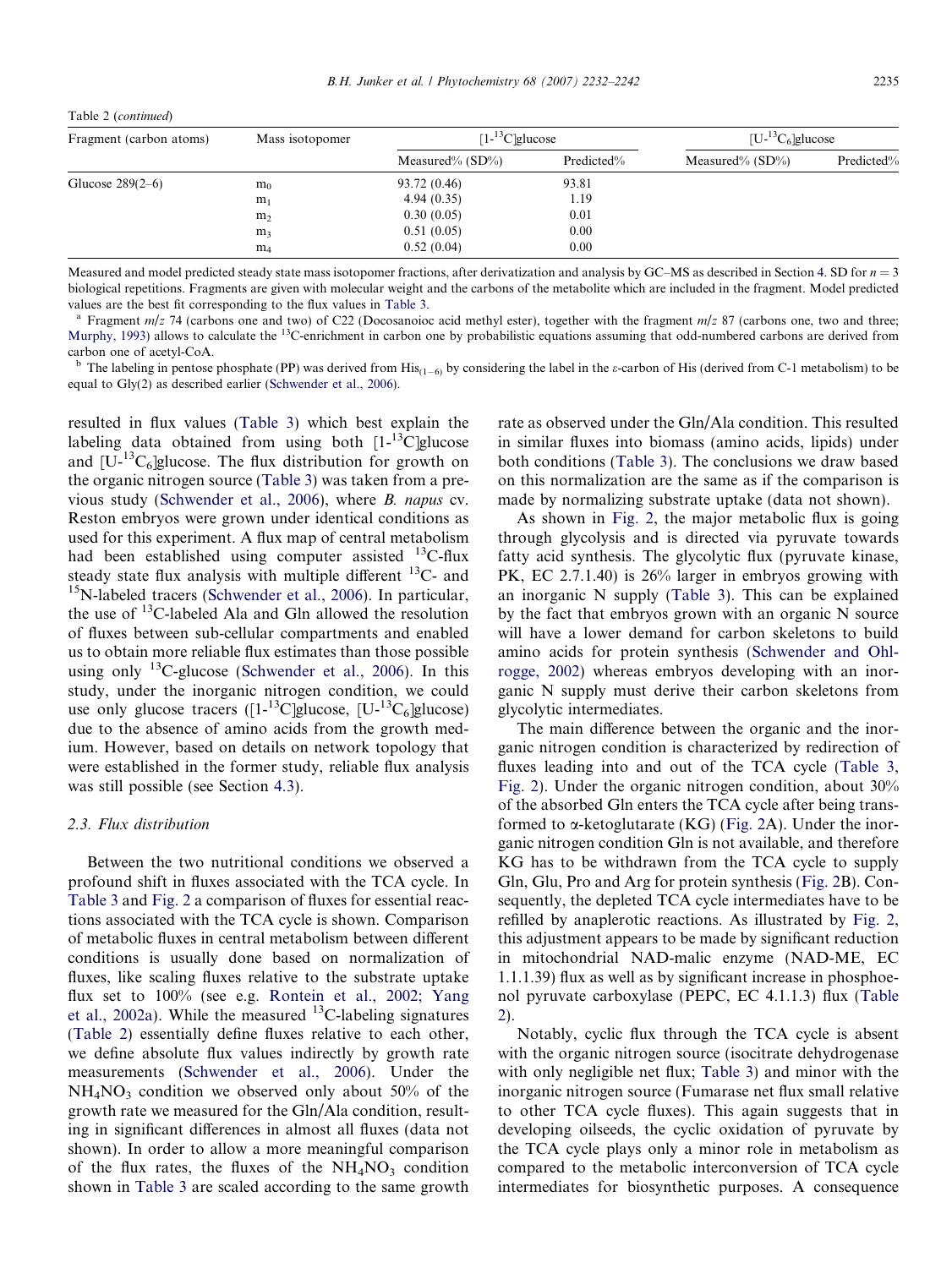<span id="page-4-0"></span>

| а г<br>чι. |
|------------|
|------------|

Values for net fluxes ( $\pm$ 95% confidence interval of the mean) derived by flux parameter fitting (nmol min<sup>-1</sup> g fw<sup>-1</sup>)

| Enzymes                                                              | Reaction                                          | Nutritional condition |                     |  |
|----------------------------------------------------------------------|---------------------------------------------------|-----------------------|---------------------|--|
|                                                                      |                                                   | Organic Gln/Ala       | Inorganic $NH4NO3$  |  |
| Sugar uptake (sucrose, glucose, and hexose units)                    |                                                   | $972.1 \pm 79.4$      | $1268.7 \pm 94.4^*$ |  |
| Ala uptake                                                           | $\rightarrow$ Ala                                 | $122.8 \pm 13.5$      | $0^*$               |  |
| Gln uptake                                                           | $\rightarrow$ Gln                                 | $70.9 \pm 5.8$        | $0^*$               |  |
| Alanine: KG aminotransferase                                         | $\text{Ala} \rightarrow \text{Pyr}$               | $110.8 \pm 13.5$      | $-9.4 \pm 1.9^*$    |  |
| <b>Pyruvate kinase</b>                                               | $PEP \rightarrow Pyr$                             | $1297.8 \pm 160.1$    | $1636.0 \pm 183.1$  |  |
| Phosphoenol pyruvate carboxylase**                                   | $PEP \rightarrow OAA$                             | $59.4 \pm 6.2$        | $91.2 \pm 9.9^*$    |  |
| Pyruvate dehydrogenase, Citrate synthase                             | $OAA + Pyr \rightarrow$ Citrate + CO <sub>2</sub> | $97.0 \pm 11.4$       | $148.8 \pm 15.6^*$  |  |
| Mitochondrial malic enzyme                                           | Malate $\rightarrow$ Pyr + CO <sub>2</sub>        | $39.0 \pm 6.5$        | $19.8 \pm 2.7^*$    |  |
| Aconitase, Isocitrate dehydrogenase                                  | Citrate $\rightarrow$ Isocitrate $\rightarrow$ KG | $-1.3 \pm 3.3$        | $50.4 \pm 6.6^*$    |  |
| Ketoglutarate dehydrogenase, Succinyl-CoA                            | $KG \rightarrow malate$                           | $22.0 \pm 3.9$        | $13.2 \pm 1.7^*$    |  |
| synthetase, Succinate dehydrogenase, Fumarase                        |                                                   |                       |                     |  |
| ATP: citrate lyase                                                   | Citrate $\rightarrow$ OAA + acetyl-CoA            | $98.3 \pm 12.1$       | $98.3 \pm 13.9$     |  |
| Glutamate synthase                                                   | $G\ln \rightarrow G\ln$                           | $49.7 \pm 4.7$        | $-16.6 \pm 3.6^*$   |  |
| Transaminases, Glutamate dehydrogenase,<br>dicarboxylate transporter | $Glu \rightarrow KG$                              | $23.4 \pm 3.2$        | $-37.2 \pm 5.5^*$   |  |
| Alanine into protein                                                 | Ala $\rightarrow$ Ala <sub>n</sub>                | $12.0 \pm 1.9$        | $9.4 \pm 1.9$       |  |
| Aspartate into protein                                               | $Asp \rightarrow Asp_n$                           | $43.8 \pm 6.4$        | $34.2 \pm 6.9$      |  |
| Glutamate into protein                                               | $Glu \rightarrow Glu_p$                           | $26.3 \pm 4.2$        | $20.6 \pm 4.2$      |  |
| Glutamine into protein                                               | $G\ln \rightarrow G\ln_n$                         | $21.2 \pm 3.6$        | $16.6 \pm 3.6$      |  |
| Pyruvate dehydrogenase, fatty acid synthesis, Lipid<br>assembly      | $Pyr \rightarrow TAG$                             | $1366.3 \pm 167.9$    | $1531.6 \pm 168.3$  |  |

The flux values for the Gln/Ala nutritional condition are taken from [Schwender et al. \(2006\)](#page-10-0) and scaled to the unit presented in this table. The flux values for the NH<sub>4</sub>NO<sub>3</sub> condition result from analysis of labeling with [1-<sup>13</sup>C]glucose (n = 3) and [U-<sup>13</sup>C<sub>6</sub>]glucose (n = 3) in this study. For comparison the flux values of the NH<sub>4</sub>NO<sub>3</sub> condition are scaled according to the same growth rate (biomass flux) as for the Gln/Ala condition ([Schwender et al., 2006\)](#page-10-0). Significant changes in fux ( $p = 0.05$ ) are indicated by asterisk. Enzymes for which the activities have been measured in this study are formatted bold, with significant changes denoted by a double asterisk (see [Fig. 1\)](#page-5-0). For abbreviations see the legend of [Fig. 2](#page-6-0).

of the low cyclic flux is low contribution via oxidative phosphorylation to the total ATP balance of the embryo. This has been described before for the organic nitrogen growth condition ([Schwender et al., 2006](#page-10-0)) and seems also to apply for the inorganic nitrogen condition as well.

#### 2.4. Enzyme activities

The maximal catalytic activities of 22 enzymes of central metabolism were measured under substrate saturation using a recently developed platform [\(Gibon et al., 2004\)](#page-9-0). The resulting enzyme activities are shown in [Fig. 1](#page-5-0). The activities of different enzymes span several orders of magnitude ranging from relatively low activity of glycerokinase (GlyK, EC 2.7.1.30) to the relatively high activities of NAD-dependent glyceraldehyde 3-phosphate dehydrogenase (NAD-GAPDH, EC 1.2.1.12) and phosphoglycerokinase (PGK, EC 2.7.2.3) which have activities about 500 times higher than GlyK. The two growth conditions had similar enzyme profiles and only two enzymes had significantly different activities ( $p \le 0.05$  as by Student's t-test; [Fig. 1\)](#page-5-0): PEPC is higher by 60% on inorganic nitrogen, while aspartate amino transferase (AspAT, EC 2.6.1.1) exhibits a lower activity on inorganic nitrogen by 37%, (discussed in Section 2.5). Nitrate reductase (NR, EC 1.7.1.1) was measured but almost undetectable, even when nitrate was present in the medium.

There is a good correlation of the enzyme profiles of cultivated embryos with data obtained from former studies, in which *B. napus* developing embryos were taken directly from the intact plant and numerous enzymes of central metabolism were measured [\(Kang and Rawsthorne, 1994;](#page-9-0) [Eastmond and Rawsthorne, 2000; Hill et al., 2003](#page-9-0)). For the combined cytosolic and plastidic activities that were reported by [Eastmond and Rawsthorne \(2000\),](#page-9-0) the following enzymes were measured in this study as well: PGK, NAD-GAPDH, PK and NADP-dependent glyceraldehyde 3-phosphate dehydrogenase (NADP-GAPDH, EC 1.2.1.13). For these four enzymes correlation coefficients were calculated considering all combinations of the two conditions measured in this study and the three developmental stages reported by [Eastmond and Rawsthorne](#page-9-0) [\(2000\)](#page-9-0): in each case Pearson's correlation coefficient was at least  $R = 0.985$  with an probability of error of at maximum  $p = 0.015$  (data not shown). Also on an absolute basis (nmol g fw<sup>-1</sup> min<sup>-1</sup>), values are very similar between the two studies. This suggests that the metabolic activity (enzyme profile) detected in the cultivated embryos is comparable to that of embryos taken out of developing siliques of intact plants.

## 2.5. Comparison of enzyme activities and fluxes

When comparing the *in vitro* enzyme activities ([Fig. 1](#page-5-0)) and in vivo flux rates (Table 3), there are seven enzymes that can be directly associated with the measured fluxes (Table 3). All of these maximal enzyme activities are higher than the respective net fluxes by factors between 4 and 6700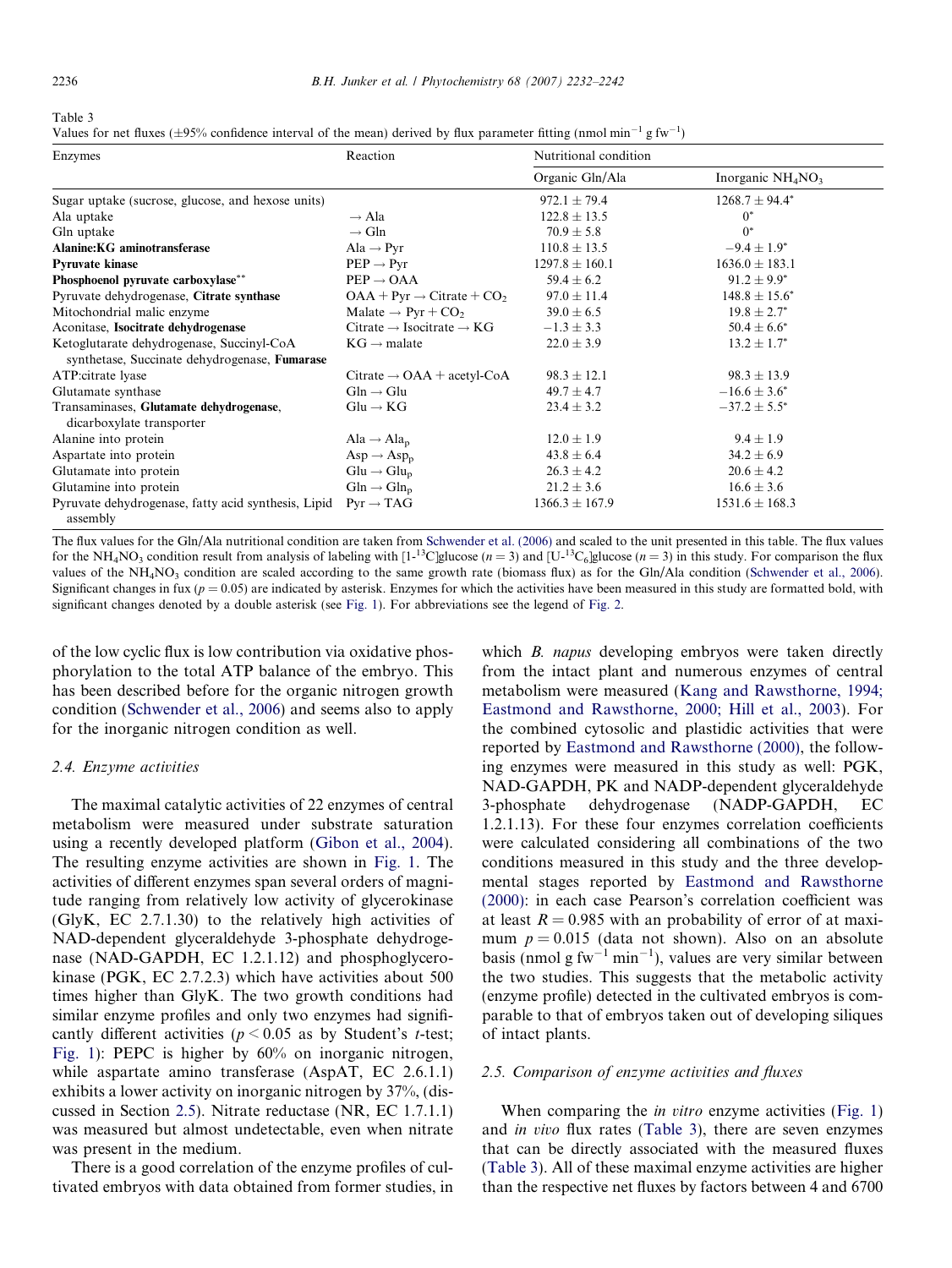<span id="page-5-0"></span>

Fig. 1. Enzyme activities measured in rapeseed embryos grown in culture for 12 days with organic (white bars) or inorganic nitrogen sources (grey bars). Enzymes were assayed by robotized metabolite cycling assays. Activities are shown in nmol min<sup>-1</sup> g fw<sup>-1</sup> on a logarithmic scale as mean of 10 independent replicates ±95% confidence interval for the mean. Asterisks indicate significant differences between the growth conditions based on a 5% confidence level. Abbreviations: AGPase: ADP-glucose pyrophosphorylase; AlaAT: alanine aminotransferase; AspAT: aspartate aminotransferase; cFBPase: fructose bisphosphatase; CS: citrate synthase; FK: fructokinase; Fum: fumarase; G6PDH: glucose 6-phosphate dehydrogenase; GAPDH (NAD): glyceraldehyde 3-phosphate dehydrogenase; GAPDH (NADP): glyceraldehyde 3-phosphate dehydrogenase; GK: glucokinase; GlnS: Glutamine synthethase; GluDH: Glutamate dehydrogenase; GlyK: glycerol kinase; ICDH: isocitrate dehydrogenase (NADPH); Inv: invertase; NR: nitrate reductase; PEPC: phosphoenolpyruvate carboxylase; PFP: pyrophosphate dependent phosphofructokinase; PGK: phospho-glycerokinase; PK: Pyruvate kinase; SkDH: shikimate dehydrogenase.

times and no correlation can be observed [\(Fig. 3](#page-6-0)). This means that the measured enzyme activities are in excess of requirements for the calculated in vivo catalytic activities and that in this system measurement of enzyme activity is unlikely to provide meaningful estimates of in vivo flux. In addition, between the organic and the inorganic N condition the changes in enzyme activities were often not consistent with changes in measured flux, in particular considering that flux direction for three enzymes shown in [Fig. 3](#page-6-0) changes. The reversal of the direction of flux between citrate, KG, Glu and Gln [\(Fig. 2A](#page-6-0) and B) is not accompanied by changes in the activities of enzymes directly associated to these fluxes indicating that flux is driven by mass balances of other reactions supplying metabolites to or withdrawing metabolites from the network shown in [Fig. 2](#page-6-0).

Considering an organism as an open system, flux in central metabolism cannot be entirely defined by gene expression. For example, [Yang et al. \(2002b\)](#page-10-0) grew the cyanobacterium Synechocystis under auto-, hetero- and mixotrophic conditions, resulting in big differences in the flux distribution in central metabolism. However, a lack of correlation between transcript levels, protein levels and the change in flux in central metabolism was observed ([Yang et al., 2002a\)](#page-10-0). Similar observations were made for yeast grown on different carbon sources [\(Daran-Lapujade](#page-9-0) [et al., 2004](#page-9-0)). In both examples, depending on the carbon source used by the organism, the direction of flux may even reverse in parts of central metabolism (glycolysis, citrate cycle) without change in related transcript or protein levels. These examples show that flux in central metabolism can be dictated to a large extent by the prevailing physiological, nutritional and thermodynamic conditions.

A change from the organic to the inorganic nitrogen sources should influence gene expression in the embryos. It has been well established that in leaves, nitrate induces the enzymes NR, PEPC, PK, citrate synthase (CS, EC 2.3.3.1) and NADP-ICDH in a concerted way in order to divert more carbon towards KG and nitrate assimilation ([Stitt et al., 2002](#page-10-0)). Under the inorganic nitrogen condition in this study we could not see this induction pattern. Only PEPC was significantly increased by 60% as compared to the organic nitrogen condition. This increased PEPC activity coincides with an increase in PEPC flux by 31.8 nmol min<sup>-1</sup> g fw<sup>-1</sup> ([Table 3\)](#page-4-0), which supplies more oxaloacetate (OAA) for the TCA cycle. However, this is not enough to account for the reversal in flux between citrate and KG which accounts for a change of 51.7 nmol min<sup>-1</sup> g fw<sup>-1</sup>. A part of the flux adjustment that allows an increased flux between citrate and Glu is achieved by reduction of the malate consumption by NAD-ME which amounts to 19.2 nmol min<sup>-1</sup> g fw<sup>-1</sup> ([Table 3\)](#page-4-0). Therefore, based on flux analysis presented here, we observe that the enzymes PEPC and NAD-ME allow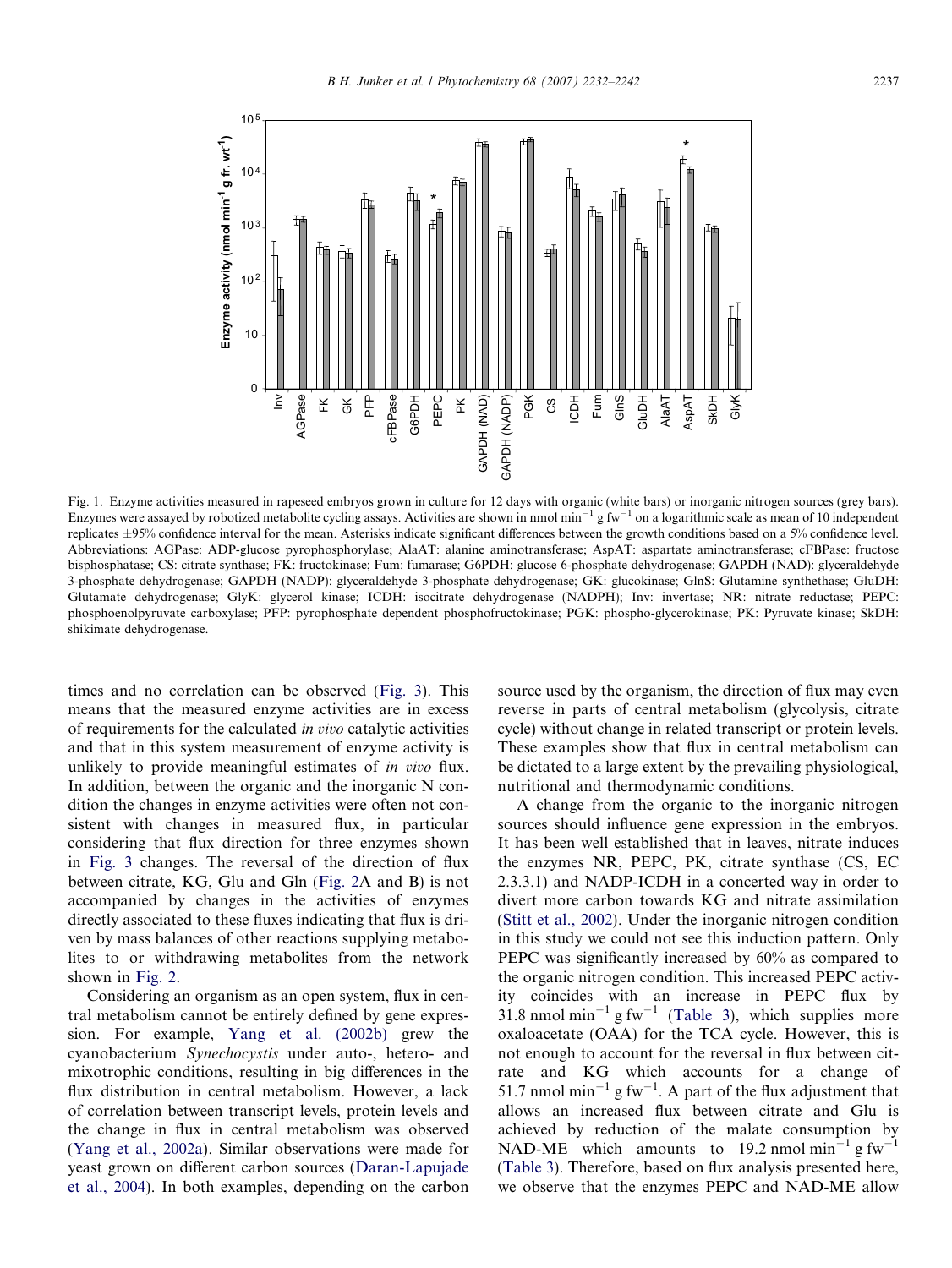<span id="page-6-0"></span>

Fig. 2. Visualization of net fluxes related to the citrate cycle in developing B. napus embryos, as determined by flux parameter fitting after steady-state labeling: (a) Embryos grown with Gln/Ala as nitrogen source and labeled with a combination of several <sup>13</sup>C- and <sup>15</sup>N-labeling experiments (flux values taken from [Schwender et al., 2006](#page-10-0)) and (b) Embryos grown with  $NH_4NO_3$  as nitrogen source and labeled with  $[1<sup>13</sup>C]$ glucose. Flux values, statistics and definition of reactions see [Table 3.](#page-4-0) Arrow thickness is scaled to net flux of carbon, except for fluxes between PEP, Pyr and FAS for which arrow thickness is downsized about 5 times. TAG, triacylglycerol; PEP, phosphoenol pyruvate; pyr, pyruvate; OAA, oxaloacetate; KG, ketoglutarate. The index<sub>p</sub> denotes protein-bound amino acids.



Fig. 3. Comparison of enzyme activities and net fluxes for B. napus embryos cultivated under two nutritional conditions. Black squares: organic nitrogen (Gln, Ala); Open squares: inorganic nitrogen (NH<sub>4</sub>NO<sub>3</sub>). Values are given in nmol min<sup>-1</sup> g fw<sup>-1</sup> ±95% confidence interval of the mean. 1: Pyruvate kinase; 2: isocitrate dehydrogenase; 3: alanine aminotransferase; 4: fumarase; 5: phosphoenolpyruvate carboxylase; 6: glutamate dehydrogenase; 7: citrate synthase.

flexible adaptation of flux in response to the changed nutritional condition.

In addition to the observed significant changes in PEPC and AspAT enzyme activities ([Fig. 1\)](#page-5-0), the enzymes NADP-ICDH and GluDH decreased significantly based on a 7% significance level. GluDH has been associated with conditions other than primary nitrogen fixation, suggesting a role to replenish TCA-cycle metabolites by converting Glu back to KG under certain conditions ([Lancien et al.,](#page-9-0) [2000\)](#page-9-0). Therefore the enzyme could have a role in net conversion of Glu to KG under the Gln/Ala condition while glutamine synthethase (GS, EC 6.3.1.2) and glutamate oxo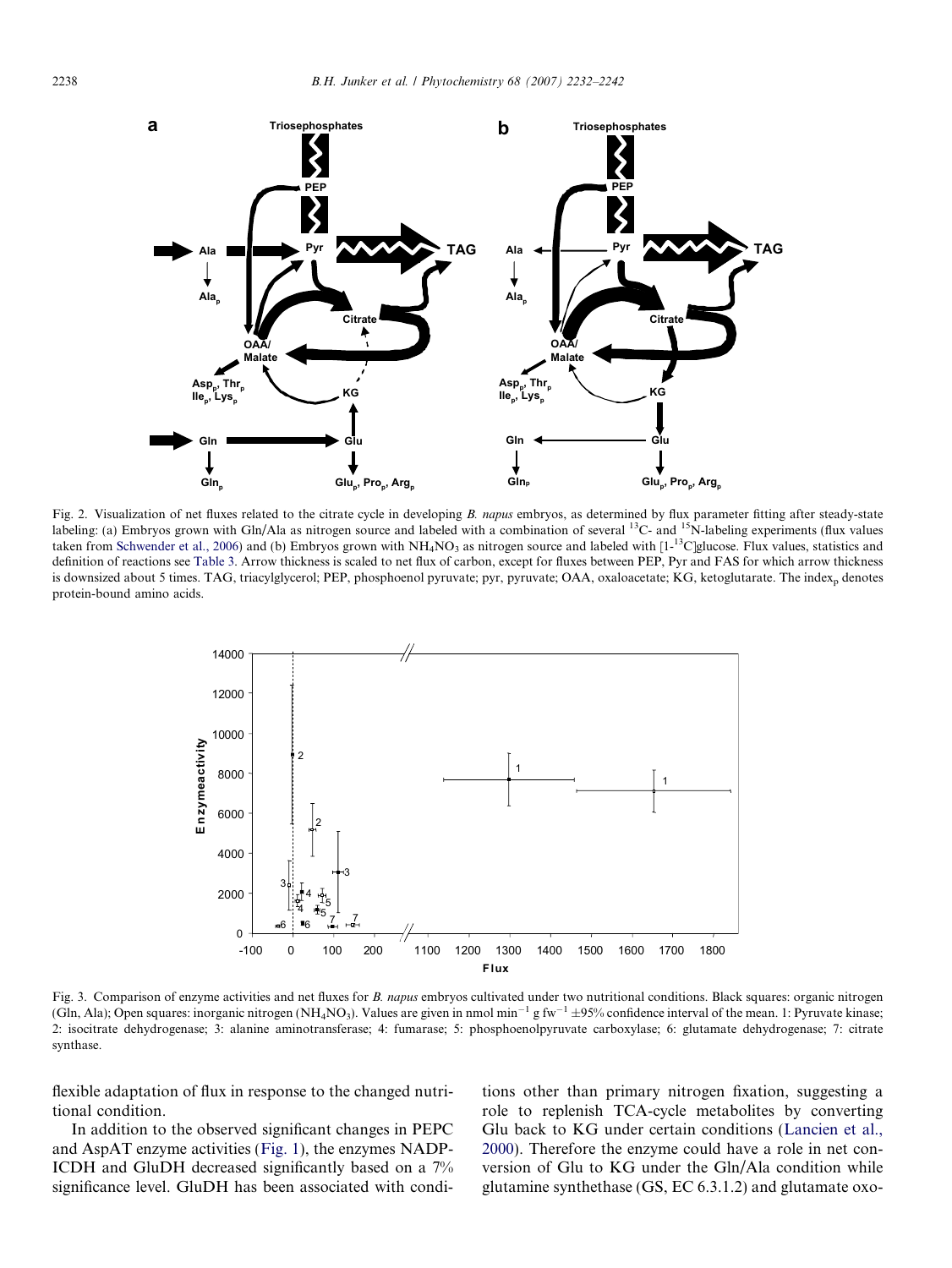<span id="page-7-0"></span>glutarate aminotransferase (GOGAT, EC 1.4.1.14) would be responsible for the reverse net flux observed under the  $NH<sub>4</sub>NO<sub>3</sub>$  condition ([Fig. 2](#page-6-0)).

As described above, we generally observed higher enzyme activities than fluxes. This is true with one exception. Nitrate reductase activity (NR, EC 1.7.1.1) was present at levels so low (about 30 nmol min<sup>-1</sup> g fw<sup>-1</sup>) that the signal could not be reliably detected, even when nitrate was present at 10 mM in the medium. From the observed uptake rates of Ala and Gln under the organic condition ([Table 3](#page-4-0)) one can derive that about 250 nmol nitrogen min<sup>-1</sup> g fw<sup>-1</sup> has to be assimilated for the organism to grow at the observed speed. Therefore, under the inorganic nitrogen condition, a maximal flux of 10 nmol min<sup>-1</sup> g fw<sup>-1</sup> nitrate reductase can only supply a fraction of the necessary assimilation rate (8% of the nitrogen assimilation rate, if the 50% reduction in growth speed observed under the inorganic nitrogen condition is factored in) and therefore it appears that it is mainly  $NH<sub>4</sub>$  that is supporting growth. In accordance with only a marginal ability to assimilate nitrate, developing B. napus embryos grow at very much reduced speed on a liquid culture medium with potassium nitrate as sole nitrogen source (data not shown). In addition, nitrate assimilation in B. napus plants appears not to take part in pod tissue and remobilized nitrogen to support protein synthesis during seed filling [\(Rossato et al., 2001\)](#page-9-0).

# 3. Conclusions

This study demonstrates the plasticity of central metabolism in developing Brassica napus embryos in response to changes of nutritional conditions.  $NH<sub>4</sub>NO<sub>3</sub>$  can be used as a nitrogen source, but nitrate assimilation is obviously not in the range of inducible metabolic responses of developing B. napus embryos. Dependent on the nature of the available nitrogen source, metabolic flux is redirected around the TCA cycle in order to sustain the precursor requirements for the biosynthesis of storage compounds. Here metabolic adjustment between organic and inorganic N sources was possible in big parts without major reprogramming of metabolism. However, increase in PEPC activity and increase in PEPC flux indicates the existence of a top-down regulatory response to the presence of inorganic nitrogen sources. While by its anaplerotic function this enzyme may have a pivotal role in carbon partitioning if inorganic nitrogen is used, the carbon flux diverted by the enzyme would not be essential for amino acid synthesis if amino acids related to the TCA cycle (Gln, Glu, Asp, Asn) are used as nitrogen sources ([Schwender et al.,](#page-10-0) [2006](#page-10-0)). Further studies of this kind are intended to identify regulatory principles which are responsible for adaptation of metabolism to change in environmental conditions and which may have control over carbon partitioning as well. In this context the identification of rigid branch points in metabolic networks is possible with our methods described here. Such rigid branch points have been described as a major hurdle to be overcome in metabolic engineering of microorganisms ([Stephanopoulos and Vallino, 1991\)](#page-10-0). Studies, such as the one present here, where the response of central metabolism to environmental or genetic perturbation is analyzed at several levels, may help to develop strategies for rational modification of seed composition and plant metabolism in general.

# 4. Experimental

 $D-[1-13C]$ glucose and  $D-[U-13C_6]$ glucose were purchased from Sigma (St. Louis, MO). Chemicals and enzymes for the enzyme assays were purchased from Roche (Indianapolis, IN) and Sigma.

## 4.1. Embryo culture

Oilseed rape plants (Brassica napus L., cv. Reston) were grown as described before ([Schwender and Ohlrogge,](#page-10-0) [2002](#page-10-0)). Siliques were harvested 20 days after flowering, and embryos at the early stage of oil accumulation (0.5–1 mg fw) were immediately dissected under aseptic conditions and transferred into a liquid culture medium and cultured for 12 days in 15 ml of growth medium in 250 ml Falcon Tissue Culture Flasks with vented caps (Fisher Scientific, Pittsburgh, PA) under constant temperature and low light conditions (22 °C, continuous light of 50 µmol m<sup>-2</sup> s<sup>-1</sup>). Two different liquid growth media were used with inorganic nutrients, microelements and vitamins and polyethylene glycol 4000 (20% w/v) according to [Schwender and Ohl](#page-10-0)[rogge \(2002\)](#page-10-0) with 80 mM sucrose and 40 mM glucose as the main organic constituents [\(Schwender et al., 2003\)](#page-10-0). In addition, either Gln and Ala were added (35 and 10 mM, respectively; [Schwender et al., 2003](#page-10-0)) or  $KNO_3$  and  $NH_4NO_3$ were added as sole nitrogen source as described earlier (19 and 10 mM, respectively; [Schwender and Ohlrogge, 2002\)](#page-10-0). For <sup>13</sup>C-labeling in the ammonium nitrate medium, glucose was replaced with  $D-[1^{-13}C]$ glucose or  $D-[U^{-13}C_6]$ glucose. After culture, embryos were rinsed quickly 3 times in 0.3 M NaCl and immediately snap-frozen in liquid nitrogen. Embryos were stored at  $-70$  °C until analysis.

#### 4.2. Enzyme assays

Most of the activities of the enzymes listed in [Fig. 1](#page-5-0) were assayed using stopped enzyme assays with subsequent metabolite cycling assays for product quantification as described previously [\(Gibon et al., 2002, 2004\)](#page-9-0). Nitrate reductase and glutamine synthetase were determined using end point assays and invertase using a stopped assay as described by [Gibon et al. \(2004\).](#page-9-0)

Frozen embryos were ground to a fine powder and aliquots of a known mass (c. 10 mg fresh weight) of ground embryo tissue were weighed cryogenically. Enzymes were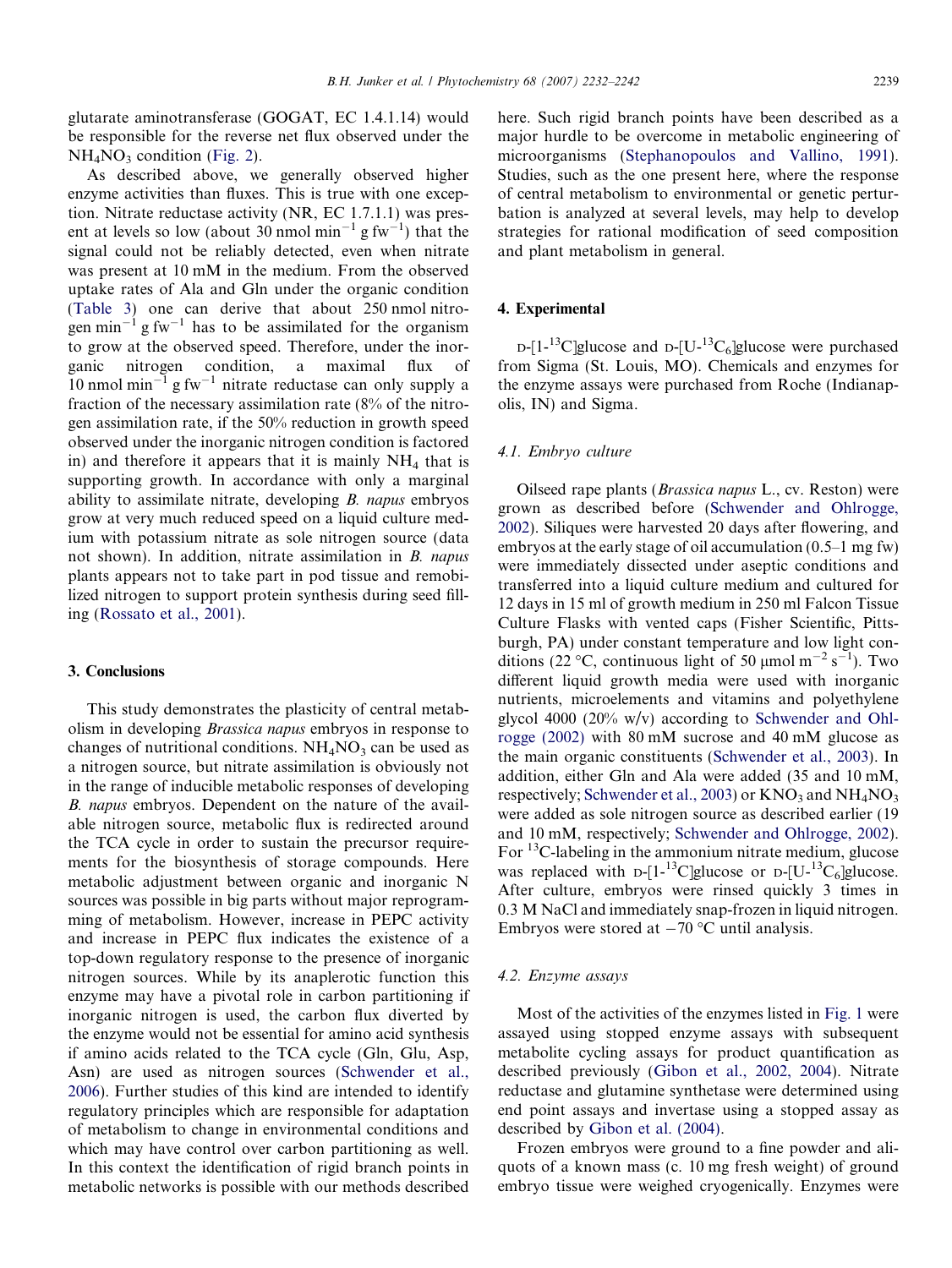<span id="page-8-0"></span>extracted from these aliquots by vortexing and mixing in 500 µl of common extraction buffer  $[10\% (v/v)]$  glycerol,  $0.25\%$  (w/y) BSA,  $0.1\%$  (v/y) Triton X-100, 50 mM Hepes/KOH, pH 7.5,  $10 \text{ mM } MgCl<sub>2</sub>$ ,  $1 \text{ mM } EDTA$ , 1 mM EGTA, 1 mM benzamidine, 1 mM e-aminocapronic acid, 1 mM phenylmethylsulfonyl fluoride (PMSF), 10 mM leupeptin, 1 mM dithiothreitol (DTT)] and 10 mg polyvinyl pyrrolidone. PMSF was added just before extraction. DTT was omitted when using peroxidase-based or MTT-based indicator reactions (MTT: methylthiazolyldiphenyl-tetrazolium bromide). A 96-head liquid handling robot (Evolution P3, Perkin Elmer, Wellesey, MA) was used to perform subsequent dilutions of these initial extracts and to plate out and mix the extracts and buffers prior to starting the assays. During this process micro plates were maintained at 4 °C using peltier cooled blocks. Reactions were started with the addition of a given substrate or co-factor as described by [Gibon et al. \(2004\)](#page-9-0) and incubated at  $25^{\circ}$ C for a know time period, usually 15 min. Reactions were then stopped using 0.5 M HCl or 0.5 M NaOH. The concentration of the products of these stopped reactions  $(NAD^+$ , NADH, NADPH or glycerol-3-phosphate) was then determined in cycling assays as described by [Gibon](#page-9-0) [et al. \(2004\)](#page-9-0). Full details of each individual stopped assay and the subsequent cycling assay are described in depth by [Gibon et al. \(2004\)](#page-9-0) and are not repeated here.

### 4.3. Analysis of labeling and modeling

After labeling with  $[1^{-13}C]$ glucose or  $[U^{-13}C_6]$ glucose in the  $NH<sub>4</sub>NO<sub>3</sub>$ -medium, embryos were homogenized for 30 s in ice-cold methanol/ $H_2O$  (4:3 v/v) using an Omni tissue grinder (Omni Int., GA). After heating to  $70^{\circ}$ C for 15 min, CHCl3 was added in order to achieve a mixture of CHCl<sub>3</sub>:methanol:H<sub>2</sub>O = 8:4:3 (v/v) ([Folch et al.,](#page-9-0) [1957\)](#page-9-0). After centrifugation the methanol/water phase, the lipid phase and the insoluble residue were separated, solvents removed under a stream of nitrogen and samples dried under vacuum and the fractions analyzed gravimetrically. A part of the insoluble cell residue was further analyzed using a CHNS/O elemental analyzer (Perkin Elmer Series II 2400) configured for CHN analysis. The resulting fractions of lipid and protein (wt/dry wt) determine biomass fluxes as described in [Schwender et al. \(2006\)](#page-10-0).

Analysis of monomers of lipids, proteins and starch by GC–MS was performed according to [Schwender et al.](#page-10-0) [\(2003\)](#page-10-0). Lipids were reduced under hydrogen (Pt(IV) oxide catalyst) and the saturated fatty acids were trans-esterified to form methyl esters as described previously ([Schwender](#page-10-0) [et al., 2003\)](#page-10-0). After heating the insoluble cell residue in water to  $100^{\circ}$ C for 1 h to dissolve starch, the insoluble cell residue was hydrolyzed in 6 N HCl and the amino acids were derivatized to *N*,*O*-tert-butyldimethylsilyl (TBDMS) derivatives as described previously ([Schwender et al.,](#page-10-0) [2003\)](#page-10-0). Glucose was released from starch by hydrolysis and analyzed as glucose methoxime penta-acetate as

described earlier [\(Schwender et al., 2003](#page-10-0)). Fatty acid methyl esters and TBDMS-amino acids were analyzed with a gas chromatograph–mass spectrometer (6890N GC/5975 quadrupole MS, Agilent Technologies, Wilmington, DE). The carrier gas was helium at a flow rate of 1 ml/min with a DB1 column  $(30 \text{ m} \times 0.25 \text{ mm})$ ; J&W Scientific, Folsom, CA). For saturated fatty acid methyl esters the McLafferty fragment  $(m/z 74)$  was analyzed to determine the fractional labeling in the fragment comprising carbons one and two of each fatty acid ([Schwender et al., 2003](#page-10-0)). In addition to fragment  $m/z$  74, fragment  $m/z$  87, representing carbons one, two and three of fatty acids ([Murphy, 1993\)](#page-9-0) was analyzed in an analogous way. Considering that odd-numbered carbons in fatty acids are biosynthetically derived from the carboxyl-group of acetyl-CoA, the combination of labeling information from fragments  $m/z$  74 and  $m/z$ 87 allowed to determine the  $^{13}$ C-enrichment in C-1 of fatty acids according to probabilistic equations. For each GC– MS chromatogram of amino acid derivatives 136 mass iosotopomer fractions were recorded, whereas for fatty acid methyl esters, glycerol and glucose derivatives 29 mass isotopomer fractions were monitored. In general, the relative abundances of mass isotopomers in selected fragments of each analyzed derivative were measured using selected ion monitoring. Correction for the occurrence of  ${}^{13}C$  in derivative parts of the molecules and for heavy isotopes in heteroatoms (C, H, O, N, and Si) at their natural abundances was performed as described earlier ([Schwender](#page-10-0) [et al., 2003](#page-10-0)). Finally MS measurements from analysis of embryos grown in three separate vessels were averaged.

Central metabolism of developing B. napus embryos grown on  $NH_4NO_3$ -medium was modeled including reactions of glycolysis, oxidative pentose phosphate pathway, ribulose 1,5-bisphosphate carboxylase/oxygenase and tricarboxylic acid cycle as described in detail earlier ([Schw](#page-10-0)[ender et al., 2006](#page-10-0)). This includes implementation of details of the network topology established earlier by analyzing a series of different labeling experiments under the Gln/Ala growth condition ([Schwender et al., 2006\)](#page-10-0). Accordingly the following assumptions are assigned to the model used for flux analysis of the  $NH<sub>4</sub>NO<sub>3</sub>$  condition: (1) Asp represents label in oxaloacetate, malate and fumarate, as these pools are interconverted very fast resulting in isotopic equilibration. This assumption for the  $NH<sub>4</sub>NO<sub>3</sub>$ condition is supported by the consistently high fumarase activity under both conditions ([Fig. 1\)](#page-5-0). (2) Reversibility of interconversion of  $\alpha$ -ketoglutarate and citrate (Aconitase, isocitrate dehydrogenase). (3) Cytosolic acetyl-CoA is formed from citrate by ATP:citrate lyase (ACL, EC 2.3.3.8) and accordingly label in the terminal acetate units of  $C_{20}$  and  $C_{22}$  fatty acids represents carbons  $C-2 + C-3$  of mitochondrial pyruvate. (4) High aminotransferase activities equilibrate label in pyruvate, a-ketoglutarate, oxaloacetate with Ala, Asp and Glu, respectively. The consistently high activities of Ala- and Asp aminotransferase under both conditions ([Fig. 1](#page-5-0)) clearly support this assumption. (5) Non-presence of the glyoxylate cycle. Without the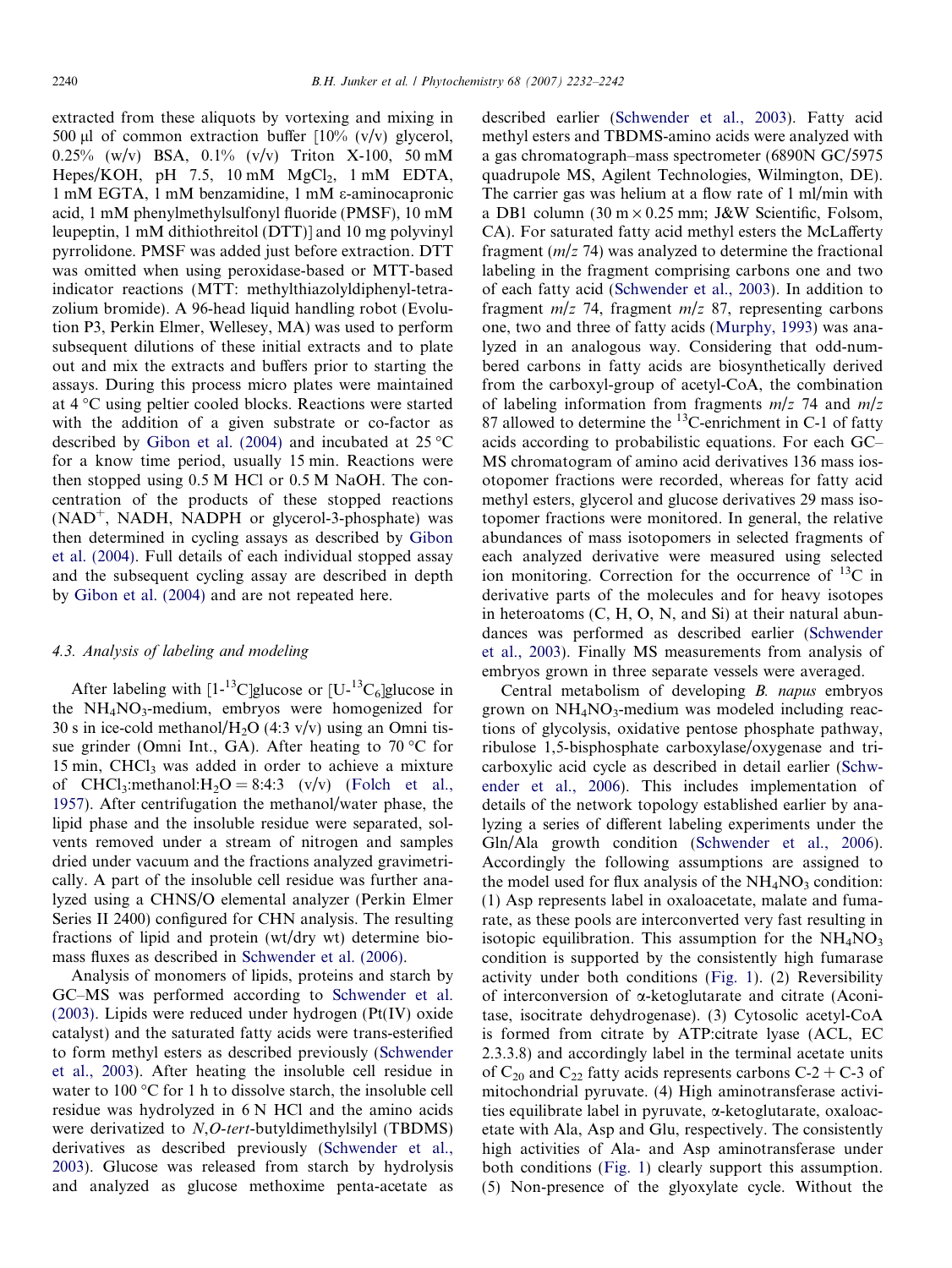<span id="page-9-0"></span>influx of Ala and Gln from the in the  $NH<sub>4</sub>NO<sub>3</sub>$ -medium, flux between cytosolic and plastidic pools of pyruvate could not be resolved as described before [\(Schwender](#page-10-0) [et al., 2006](#page-10-0)). However, this does not impact the conclusions drawn in this study.

Flux parameter fitting and statistical analysis were performed using the software package 13CFLUX obtained from Dr. W. Wiechert (Department of Simulation, University of Siegen, Germany; [Wiechert et al., 2001\)](#page-10-0) including the Sequential Quadratic Programming algorithm by Peter Spellucci (Technical University Darmstadt, Germany) as described before ([Schwender et al., 2006\)](#page-10-0). For labeling with  $[1-13]$ C]glucose the measured mass spectrometric  $[13]$ C-labeling patterns in 15 fragments of 8 selected metabolites were used for flux parameter fitting: (a) Asp, (b) Pro, (c) Ala (d) glucose (starch hydrolysis) and the terminal acetate units of (e) C18 and (f) C22 fatty acids, representing the metabolite pools of (a) oxaloacetate, (b)  $\alpha$ -ketoglutarate, (c) pyruvate, (d) hexose phosphates, (e) plastidic and (f) cytosolic acetyl-CoA, respectively [\(Table 2\)](#page-2-0). In addition, from labeling with  $[U^{-13}C_6]$ glucose 7 fragments from Asp, Pro and Ala were considered for flux parameter fitting ([Table 2](#page-2-0)). By varying the values for six freely variable net fluxes in the system a best fit between predicted and measured mass isotopomer abundances was obtained by minimizing the sum of squared differences. Flux parameter fitting was started more than 50 times with randomly chosen starting values for the free flux parameters (randomly chosen within the feasible flux space) and one best fit was consistently obtained.

#### Acknowledgements

This work was supported by the Office of Basic Energy Sciences (J.S.) and, in part, by the Office of Biological and Environmental Research, Program for Ecosystem Research (AR) of the US Department of Energy. We thank Dr. Yves Gibon for instruction in the analysis of enzyme activities.

#### References

- Daran-Lapujade, P., Jansen, M.L., Daran, J.M., van Gulik, W., de Winde, J.H., Pronk, J.T., 2004. Role of transcriptional regulation in controlling fluxes in central carbon metabolism of Saccharomyces cerevisiae. A chemostat culture study. J. Biol. Chem. 279, 9125–9138.
- Eastmond, P.J., Rawsthorne, S., 2000. Coordinate changes in carbon partitioning and plastidial metabolism during the development of oilseed rape embryo. Plant Physiol. 122, 767–774.
- Fell, D.A., 1997. Understanding the Control of Metabolism. Portland Press.
- Folch, J., Lees, M., Sloane-Stanley, G.H.S., 1957. A simple method for the isolation and purification of total lipids from animal tissues. J. Biol. Chem. 226, 497–509.
- Gibon, Y., Vigeolas, H., Tiessen, A., Geigenberger, P., Stitt, M., 2002. Sensitive and high throughput metabolite assays for inorganic pyro-

phosphate, ADPGlc, nucleotide phosphates, and glycolytic intermediates based on a novel enzymic cycling system. Plant J. 30, 221–235.

- Gibon, Y., Blaesing, O.E., Hannemann, J., Carillo, P., Höhne, M., Hendriks, J.H.M., Palacios, N., Cross, J., Selbig, J., Stitt, M., 2004. A robot-based platform to measure multiple enzyme activities in Arabidopsis using a set of cycling assays: comparison of changes of enzyme activities and transcript levels during diurnal cycles and in prolonged darkness. Plant Cell 16, 3304–3325.
- Goffman, F.D., Alonso, A.P., Schwender, J., Ohlrogge, J.B., Shachar-Hill, Y., 2005. Light enables a very high efficiency of carbon storage in developing embryos of rapeseed. Plant Physiol. 138, 2269–2279.
- Heinrich, R., Rapoport, T.A., 1974. A linear steady-state treatment of enzymatic chains. Eur. J. Biochem. 42, 89–95.
- Hill, L.M., Morley-Smith, E.R., Rawsthorne, S., 2003. Metabolism of sugars in the endosperm of developing seeds of oilseed rape. Plant Physiol. 131, 228–236.
- Hirai, M.Y., Yano, M., Goodenowe, D.B., Kanaya, S., Kimura, T., Awazuhara, M., Arita, M., Fujiwara, T., Saito, K., 2004. Integration of transcriptomics and metabolomics for understanding of global responses to nutritional stresses in Arabidopsis thaliana. Proc. Natl. Acad. Sci. USA 101, 10205–10210.
- Hirai, M.Y., Klein, M., Fujikawa, Y., Yano, M., Goodenowe, D.B., Yamazaki, Y., Kanaya, S., Nakamura, Y., Kitayama, M., Suzuki, H., Sakurai, N., Shibata, D., Tokuhisa, J., Reichelt, M., Gershenzon, J., Papenbrock, J., Saito, K., 2005. Elucidation of gene-to-gene and metabolite-to-gene networks in Arabidopsis by integration of metabolomics and transcriptomics. J. Biol. Chem. 280, 25590–25595.
- Kacser, H., Burns, J.A., 1973. The control of flux. Symp. Soc. Exp. Biol. 27, 65–104.
- Kang, F., Rawsthorne, S., 1994. Starch and fatty-acid synthesis in plastids from developing embryos of oilseed rape (Brassica napus). Plant J. 6, 795–805.
- Lancien, M., Gadal, P., Hodges, M., 2000. Enzyme redundancy and the importance of 2-oxoglutarate in higher plant ammonium assimilation. Plant Physiol. 123, 817–824.
- Li, R.J., Wang, H.Z., Mao, H., Lu, Y.T., Hua, W., 2006. Identification of differentially expressed genes in seeds of two near-isogenic Brassica napus lines with different oil content. Planta 224, 952–962.
- Morcuende, R., Bari, R., Gibon, Y., Zheng, W., Pant, B.D., Blasing, O., Usadel, B., Czechowski, T., Udvardi, M.K., Stitt, M., Scheible, W.R., 2007. Genome-wide reprogramming of metabolism and regulatory networks of Arabidopsis in response to phosphorus. Plant Cell Environ. 30, 85–112.
- Murphy, C.M., 1993. Mass spectrometry of lipids. In: Snyder, F. (Ed.), . In: Handbook of Lipid Research, vol. 7. Plenum Press, New York, pp. 71–130.
- Petersen, S., Mack, C., de Graaf, A.A., Riedel, C., Eikmanns, B.J., Sahm, H., 2001. Metabolic consequences of altered phosphoenolpyruvate carboxykinase activity in Corynebacterium glutamicum reveal anaplerotic regulation mechanisms in vivo. Metabol. Eng. 3, 344–361.
- Roessner, U., Luedemann, A., Brust, D., Fiehn, O., Linke, T., Willmitzer, L., Fernie, A.R., 2001. Metabolic profiling allows comprehensive phenotyping of genetically or environmentally modified plant systems. Plant Cell 13, 11–29.
- Rontein, D., Dieuaide-Noubhani, M., Dufourc, E.J., Raymond, P., Rolin, D., 2002. The metabolic architecture of plant cells. Stability of central carbon metabolism and flexibility of anabolic pathways during the growth cycle of tomato cells. J. Biol. Chem. 46, 43948–43960.
- Rossato, L., Laine, P., Ourry, A., 2001. Nitrogen storage and remobilization in Brassica napus L. during the growth cycle: nitrogen fluxes within the plant and changes in soluble protein patterns. J. Exp. Bot. 52, 1655–1663.
- Ruuska, S.A., Girke, T., Benning, C., Ohlrogge, J.B., 2002. Contrapuntal networks of gene expression during Arabidopsis seed filling. Plant Cell 14, 1191–1206.
- Ruuska, S.A., Schwender, J., Ohlrogge, J.B., 2004. The capacity of green oilseeds to utilize photosynthesis to drive biosynthetic processes. Plant Physiol. 136, 2700–2709.